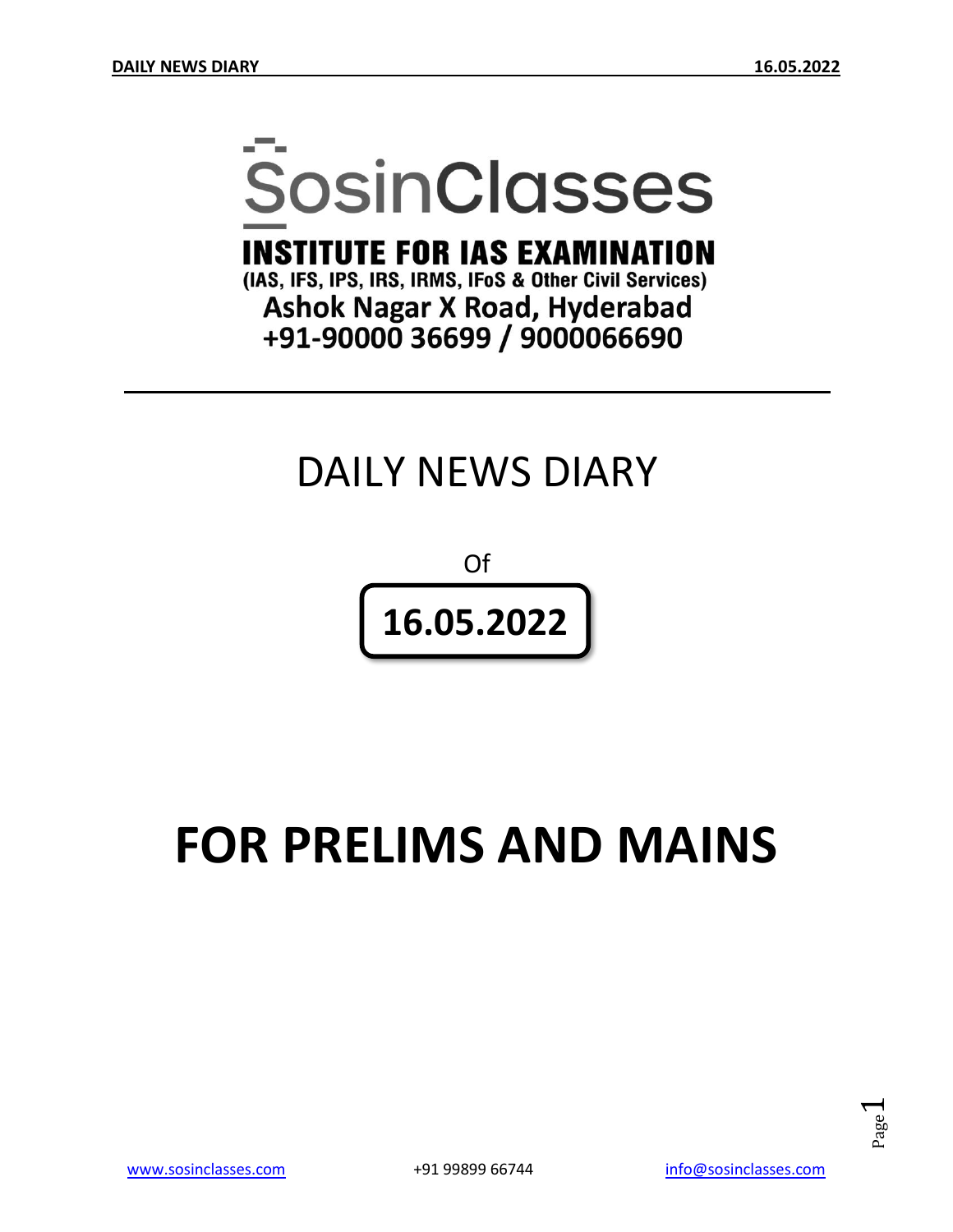Warm Greetings.

- $\triangleright$  DnD aims to provide every day news analysis in sync with the UPSC pattern.
- $\triangleright$  It is targeted at UPSC Prelims & Mains.
- $\triangleright$  Daily articles are provided in the form of Question and Answers
- To have a bank of mains questions.
- And interesting to read.
- Providing precise information that can be carried straight to the exam, rather than over dumping.

JOSINCIOSSES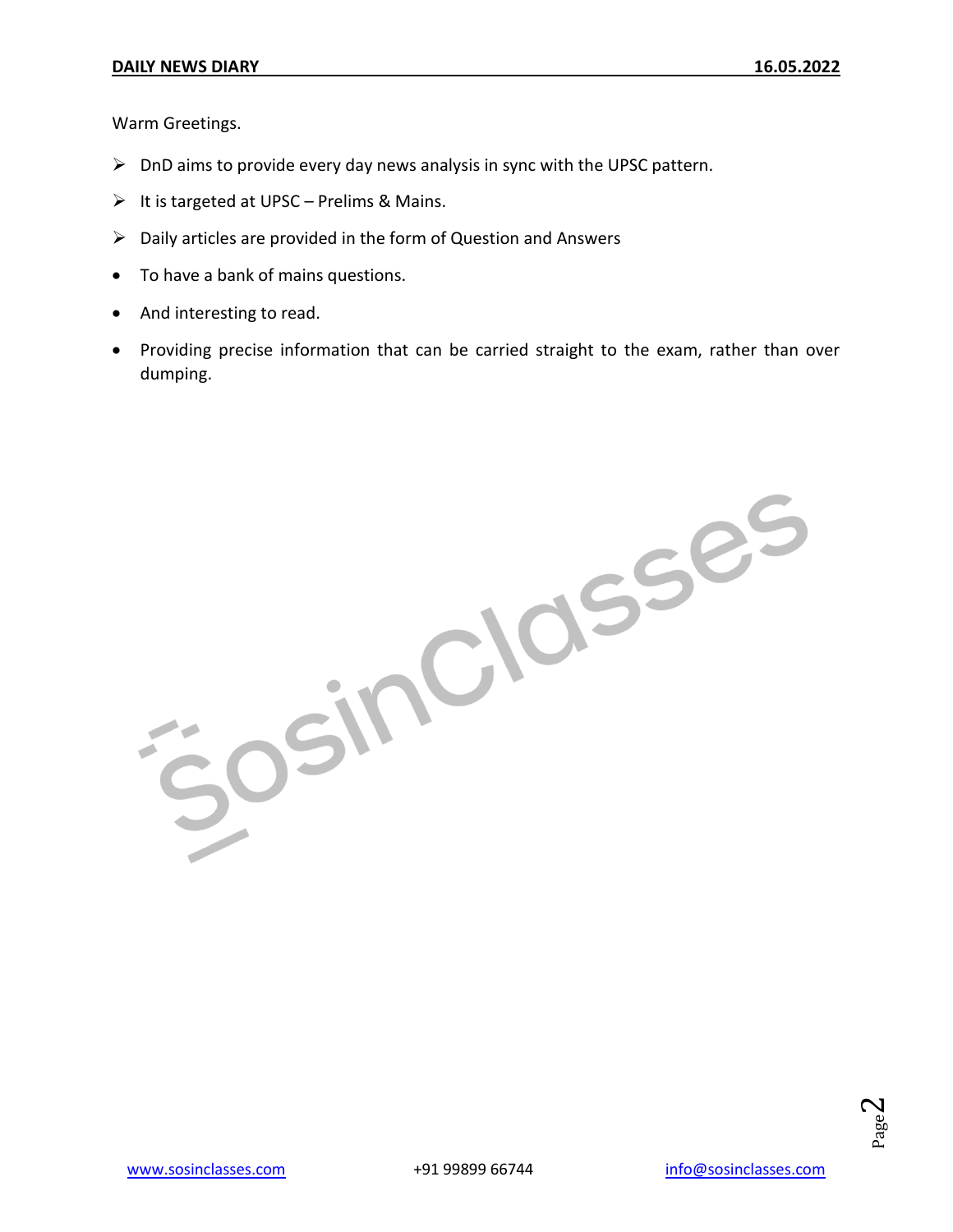**GS 1**

# **INDEX**

| ד כם            |  |
|-----------------|--|
|                 |  |
| GS <sub>3</sub> |  |
|                 |  |
|                 |  |
|                 |  |
|                 |  |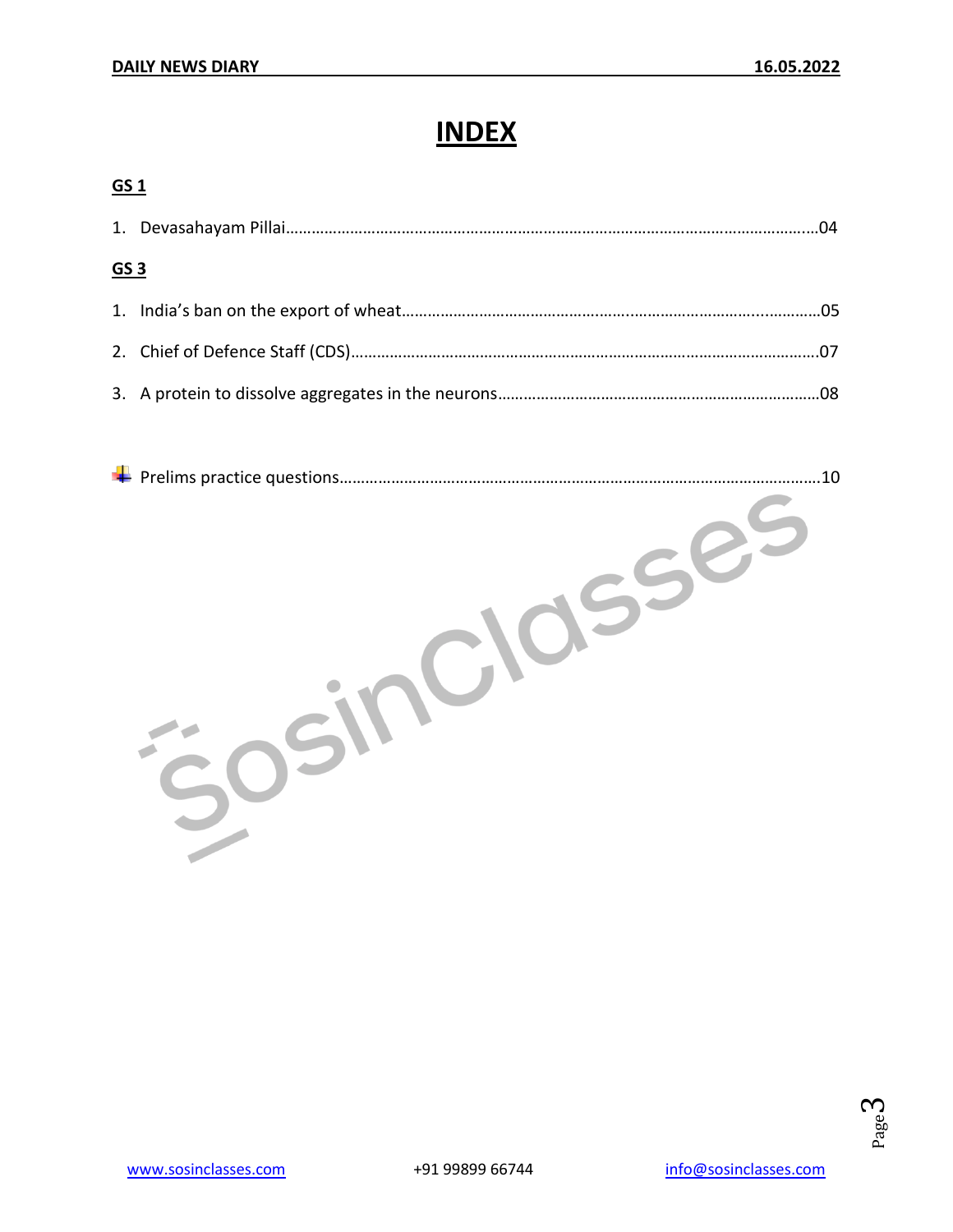### **GS 3**

#### **☆ ECONOMY**

#### **Q) Assess the issues and impact of India's ban on the export of wheat.**

#### **Context:**

The Union commerce ministry was preparing to send delegations abroad to boost the country's wheat exports, when the government abruptly banned its exports on 14 May.



#### **India ban on the export of wheat:**

- Record retail inflation has punctured India's export hopes.
- While wheat prices are up nearly 20%, prices of essential food items such as flour have risen nearly 15% last year.
- **Prices of other food items that use wheat, like bread and biscuits, have surged, too.**
- Heatwaves in the latter part of March, especially in northwest India, impacted the production of foodgrains.

#### **Is India staring at a food shortage?**

- India's grain stocks are well above the buffer levels and the decision to regulate wheat exports was taken largely to check prices and curb hoarding.
- **The public distribution system in the country would be run smoothly.**
- **However, the government has replaced wheat with rice in the Pradhan Mantri Garib** Kalyan Yojana scheme for 2022-23.
- **The effort clearly is a response to the reduced availability of wheat.**

#### **Global reaction to the ban:**

- Agriculture ministers from G7 condemned India's decision to withhold wheat exports amid a global grain shortage.
- India is the world's second-largest wheat producer and was expected to fill the gap created because of the Ukraine war.
- **However, wheat exports will be allowed in cases where an irrevocable letter of credit has** already been issued.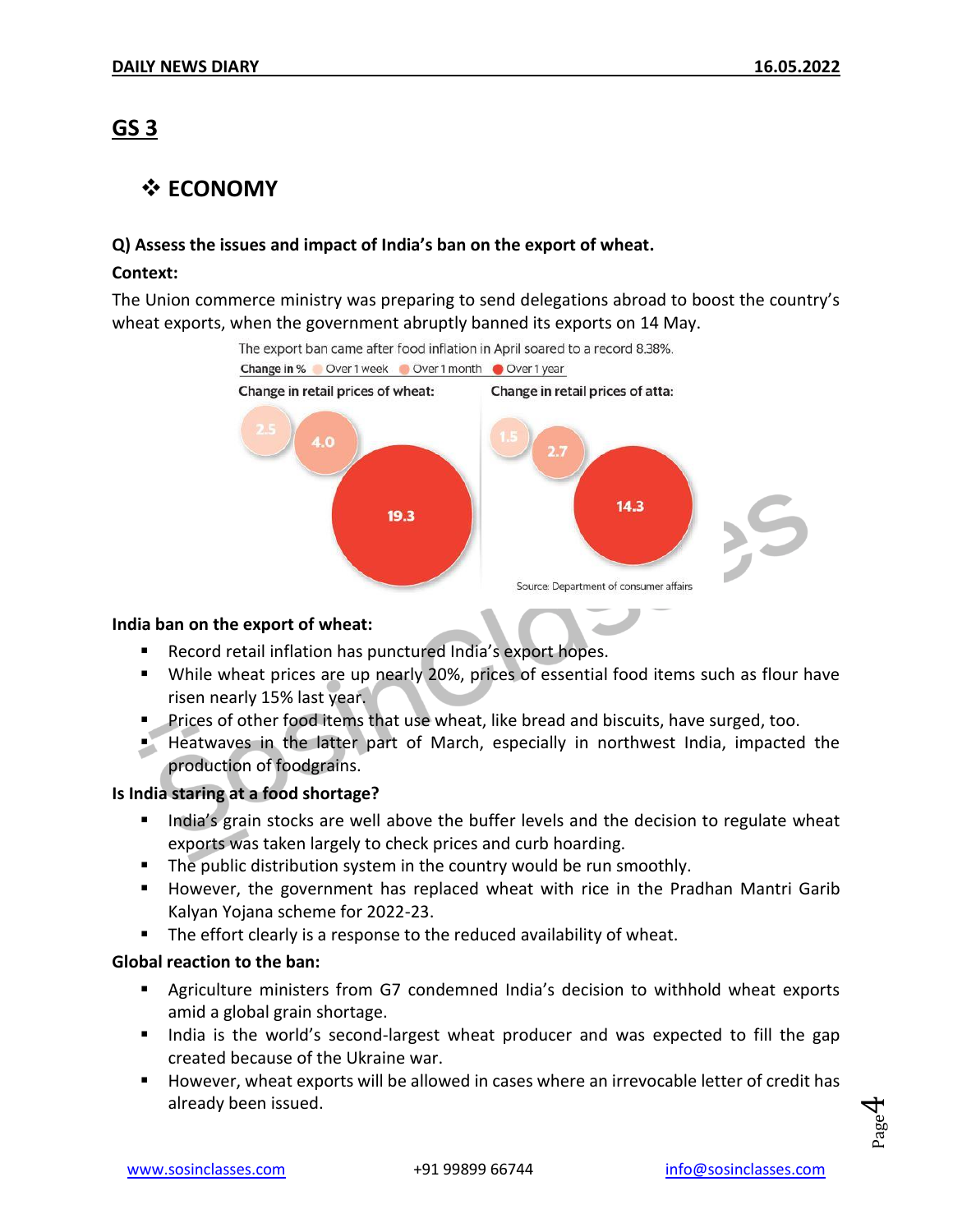#### **How will the ban affect India's neighbours?**

- 1. The export control will help India guide wheat trade in a certain direction.
- 2. Even with the ban, there is a window open for neighbouring countries.
- 3. The export will be allowed to other countries "based on the request of their governments".
- 4. This window is crucial for Sri Lanka because the country is facing an economic crisis.
- 5. Also, Bangladesh and Nepal have traditionally relied on Indian wheat.

#### **Impact on farmers and traders:**

- **The ban has deprived Indian wheat traders the opportunity to gain from the global grain** shortage.
- It may have an unfavourable impact on wheat farmers too.
- Market prices of wheat had soared past the minimum support price (MSP) in recent months.

#### **Issues with the ban:**

- 1. This ban has impacted the credibility of India as a reliable supplier of anything in global markets.
- 2. It conveys that we don't have any credible export policy as it can turn its back at the drop of a hat.
- 3. More interestingly, it also reflects a deep-rooted consumer bias in India's trade policies.
- 4. It is this consumer bias that indirectly becomes anti-farmer. This ban deprives farmers from profit-making.
- 5. It only shows the hollowness of agri-trade policies and dreams of doubling agri-exports.
- 6. The export ban also reflects poorly on India's image in playing its shared global responsibility amid the Russia-Ukraine war.

#### **Way forward**

- It may be recognised that inflation is a global phenomenon today caused by excessive
- liquidity injected by central banks and loose fiscal policies around the world.
- $\checkmark$  India's wheat export ban will not help tame inflation at home.
- $\checkmark$  The Government could have announced a bonus of Rs 200-250/quintal on top of MSP to augment its wheat procurement.
- $\checkmark$  The govt. could have calibrated exports by putting some minimum export price (MEP).

#### **SECURITY**

#### **Q) What are the functions and duties associated with the Chief of Defence Staff (CDS)? Context:**

The Union government is reassessing the concept of the post of Chief of Defence Staff (CDS) and the Department of Military Affairs (DMA) leading to a delay in the appointment to the post. The post of CDS has also been lying vacant since the demise of Late. Gen. Bipin Rawat.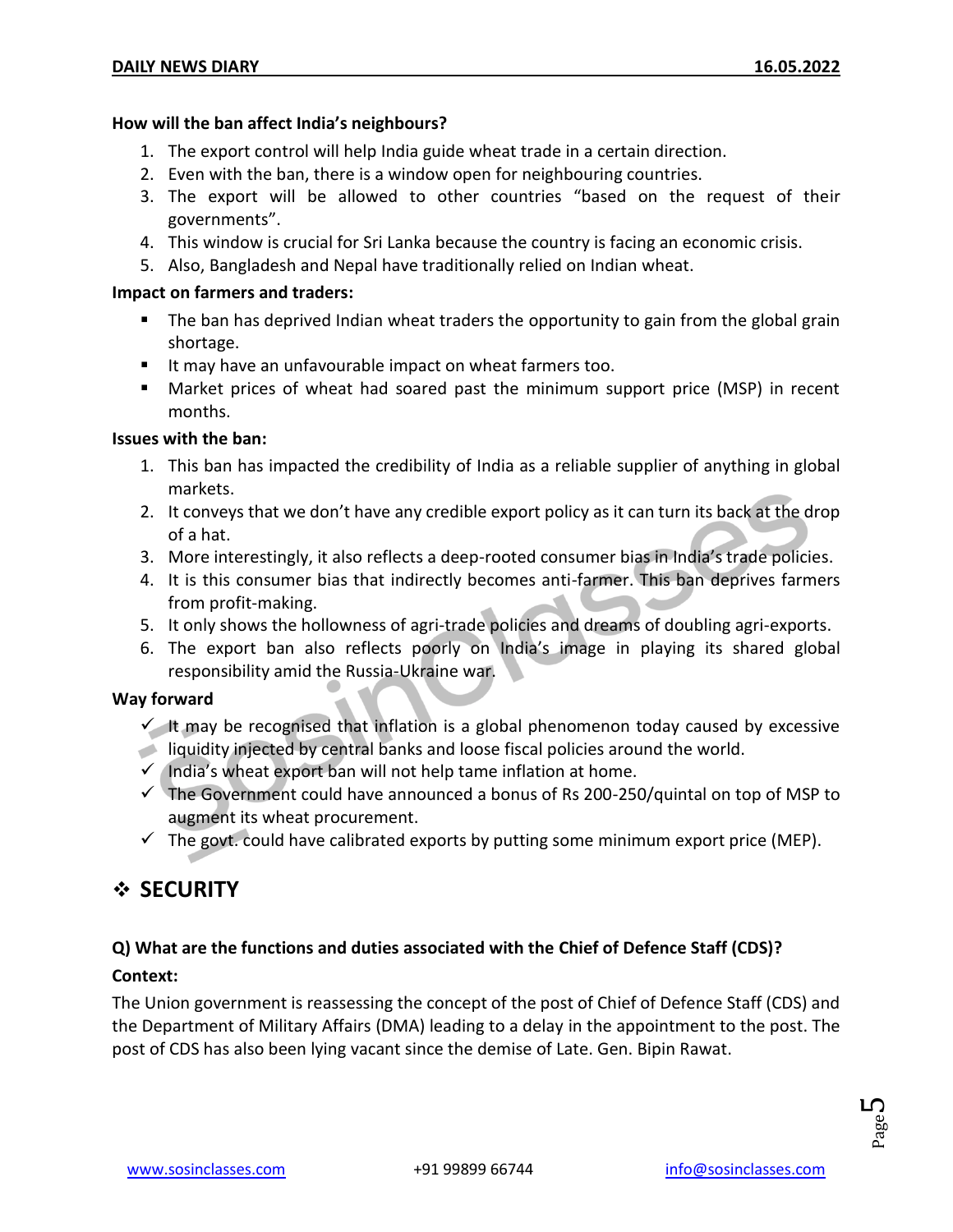#### **Office of the Chief of Defence Staff (CDS):**

- The CDS is a high military office that oversees and coordinates the working of the three Services, and offers seamless tri-service views and single-point advice to the Executive.
- On long-term it provides for defence planning and management, including manpower, equipment and strategy, and above all, "joint manship" in operations.
- In most democracies, the CDS is seen as being above inter-Service rivalries and the immediate operational preoccupations of the individual military chiefs.
- The role of the CDS becomes critical in times of conflict.

#### **Duties and Functions of the CDS:**

The Ministry of Defence has outlined various functions and duties for the post of CDS:

- 1. To head the Department of Military Affairs in Ministry of Defence and function as its Secretary.
- 2. To act as the Principal Military Advisor to Raksha Mantri on all Tri-Service matters.
- 3. To function as the Permanent Chairman of the Chiefs of Staff Committee
- 4. To administer the Tri-Service organizations/agencies/commands.
- 5. To be a member of Defence Acquisition Council chaired by Raksha Mantri.
- 6. To function as the Military Advisor to the Nuclear Command Authority.
- 7. To bring about jointness in operation, logistics, transport, training, support services, communications, repairs and maintenance, etc of the three Services.
- 8. To implement Five-Year Defence Capital Acquisition Plan and Two-Year roll-on Annual Acquisition Plans, as a follow up of Integrated Capability Development Plan.
- 9. To bring about reforms in the functioning of three Services with the aim to augment combat capabilities of the Armed Forces by reducing wasteful expenditure.

#### **Need of CDS:**

- $\triangleright$  Tri-services coordination: The creation of the CDS will eventually lead to the formation of tri-service theatre commands intended to create vertical integration of the three forces.
- $\triangleright$  Single-point military advisory: The CDS will be a single-point military adviser to the government and synergise long term planning, procurements, training and logistics of the three Services.
- $\triangleright$  Efforts saving: This is expected to save money by avoiding duplication between the Services, at a time of shrinking capital expenditure within the defence budget.
- $\triangleright$  Military diplomacy: This is today supporting conventional diplomacy. That can't be done by different Services.

#### *Source: The Hindu*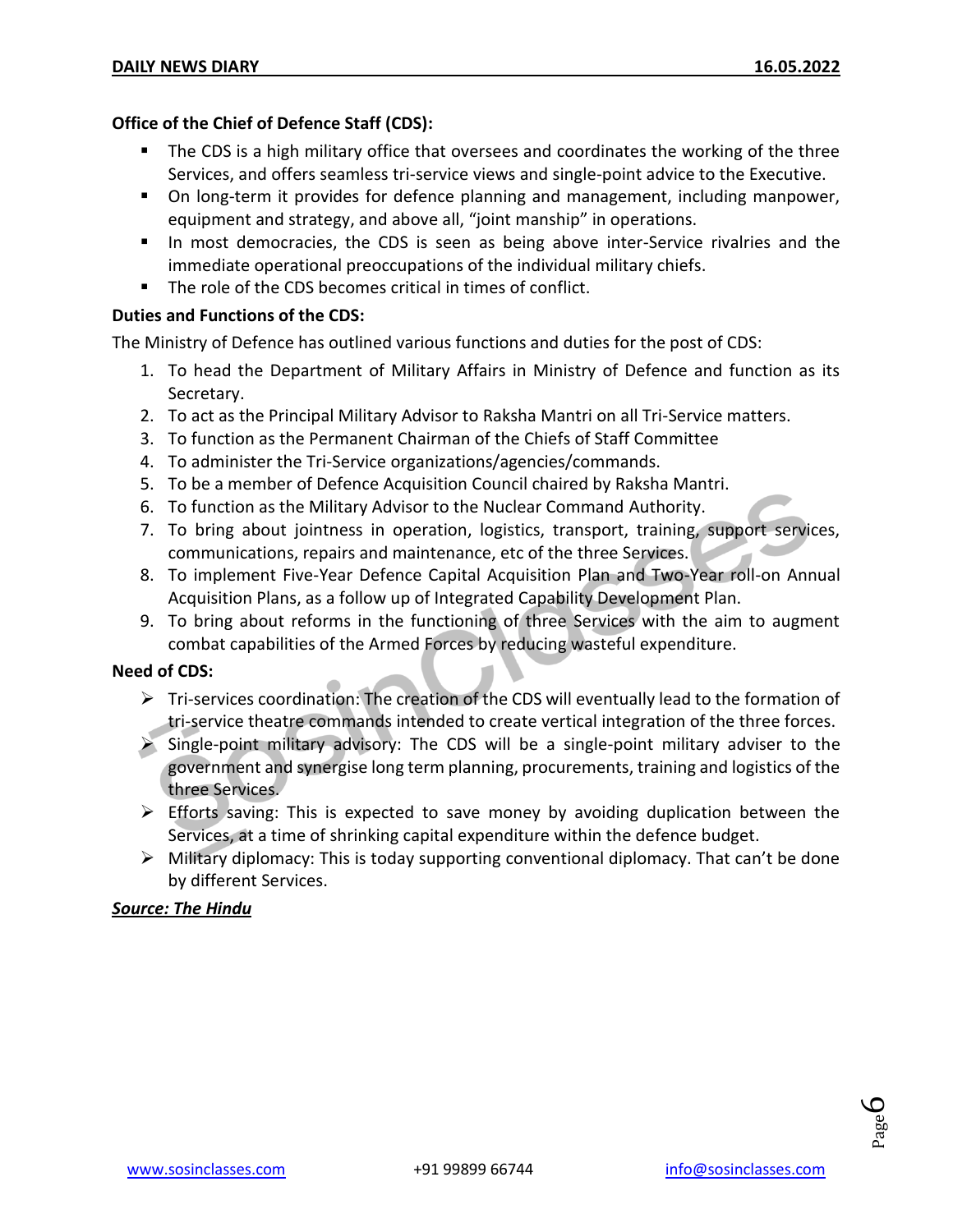## **SCIENCE & TECHNOLOGY**

#### **Q) "A protein to dissolve aggregates in the neurons". Explain the significance of the study.**

#### **Context:**

Researchers at IISc Bangalore have identified a protein in yeast cells that dissolves RNA-protein complexes, also known as RNA granules.

#### **mRNA:**

- Messenger RNA (mRNA) is a single-stranded RNA (Ribo Nucleic Acid) molecule that is complementary to one of the DNA strands of a gene.
- **The mRNA is an RNA version of the gene that leaves the cell nucleus and moves to the** cytoplasm where proteins are made.
- During protein synthesis, an organelle called a ribosome moves along the mRNA, reads its base sequence, and uses the genetic code to translate each three-base triplet, or codon, into its corresponding amino acid.



#### **RNA granules:**

- Inside the cytoplasm of any cell there are structures made of messenger RNA (mRNA) and proteins known as RNA granules.
- Unlike other structures in the cell (such as mitochondria), the RNA granules are not covered and confined by a membrane.
- This makes them highly dynamic in nature, thereby allowing them to constantly exchange components with the surrounding.
- RNA granules are present in the cytoplasm at low numbers under normal conditions but increase in number and size under stressful conditions including diseases.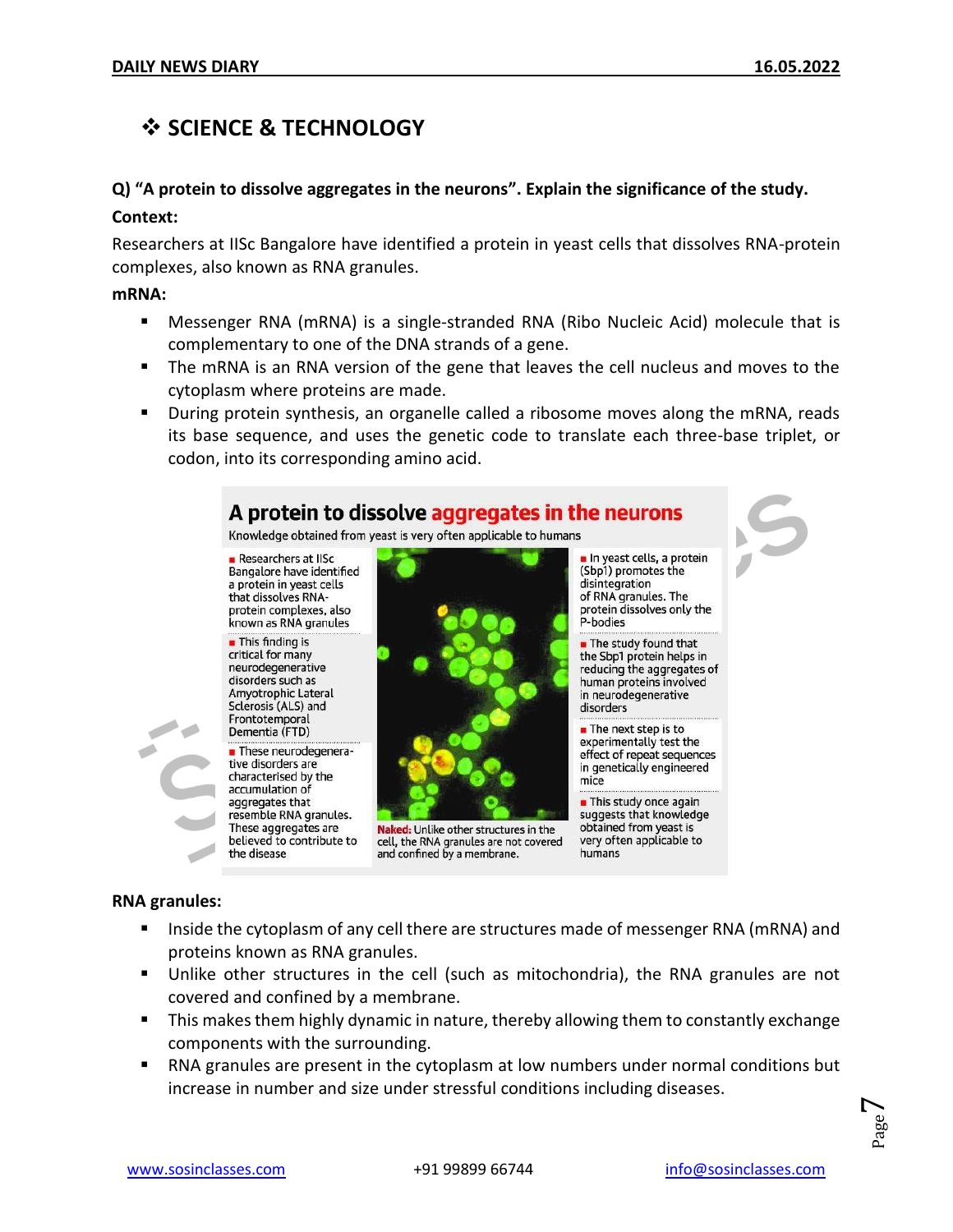#### **Why are they unique?**

A defining feature which does not change from one organism to another (conserved) of the RNA granule protein components is the presence of stretches containing repeats of certain amino acids. Such stretches are referred to as low complexity regions. Repeats of arginine (R), glycine  $(G)$  and glycine  $(G)$  — known as RGG — are an example of low complexity sequence.

#### **Functions of RNA granules:**

- 1. Messenger RNAs are converted to proteins (building blocks of the cell) by the process of translation.
- 2. RNA granules determine messenger RNA (mRNA) fate by deciding when and how much protein would be produced from mRNA.
- 3. Protein synthesis is a multi-step and energy-expensive process.
- 4. Therefore, a common strategy used by cells when it encounters unfavourable conditions is to shut down protein production and conserve energy to deal with a stressful situation.
- 5. RNA granules help in the process of shutting down protein production.
- 6. Some RNA granule types (such as Processing bodies or P-bodies) not only regulate protein production but also accomplish degradation and elimination of the mRNAs, which in turn helps in reducing protein production.

#### **What is the recent study?**

- Researchers concluded that low complexity sequences which normally promote granule formation, in this case promote the disintegration of RNA granules in yeast cells.
- They observed that the identified protein Sbp1 is specific for dissolving P-bodies and not stress granules which are related RNA granule type also present in the cytoplasm.

#### **Significance of the study:**

- $\checkmark$  This study has highlighted the potential of amino acid repeats (RGG) as a therapeutic intervention.
- $\checkmark$  The study may help analyze the effect of repeat sequences in genetically engineered mice that accumulate insoluble pathological aggregates in brain cells.
- $\checkmark$  This could possibly help in treating neurodegenerative disorders such as Alzheimer's disease.

#### *Source: The Hindu*

#### **SNIPPETS**

#### **GS 1**

#### **Q) What are the works of Devasahayam Pillai?**

#### **Context:**

Pope Francis canonised Devasahayam Pillai as a Catholic Saint during an event in St Peter's Basilica.

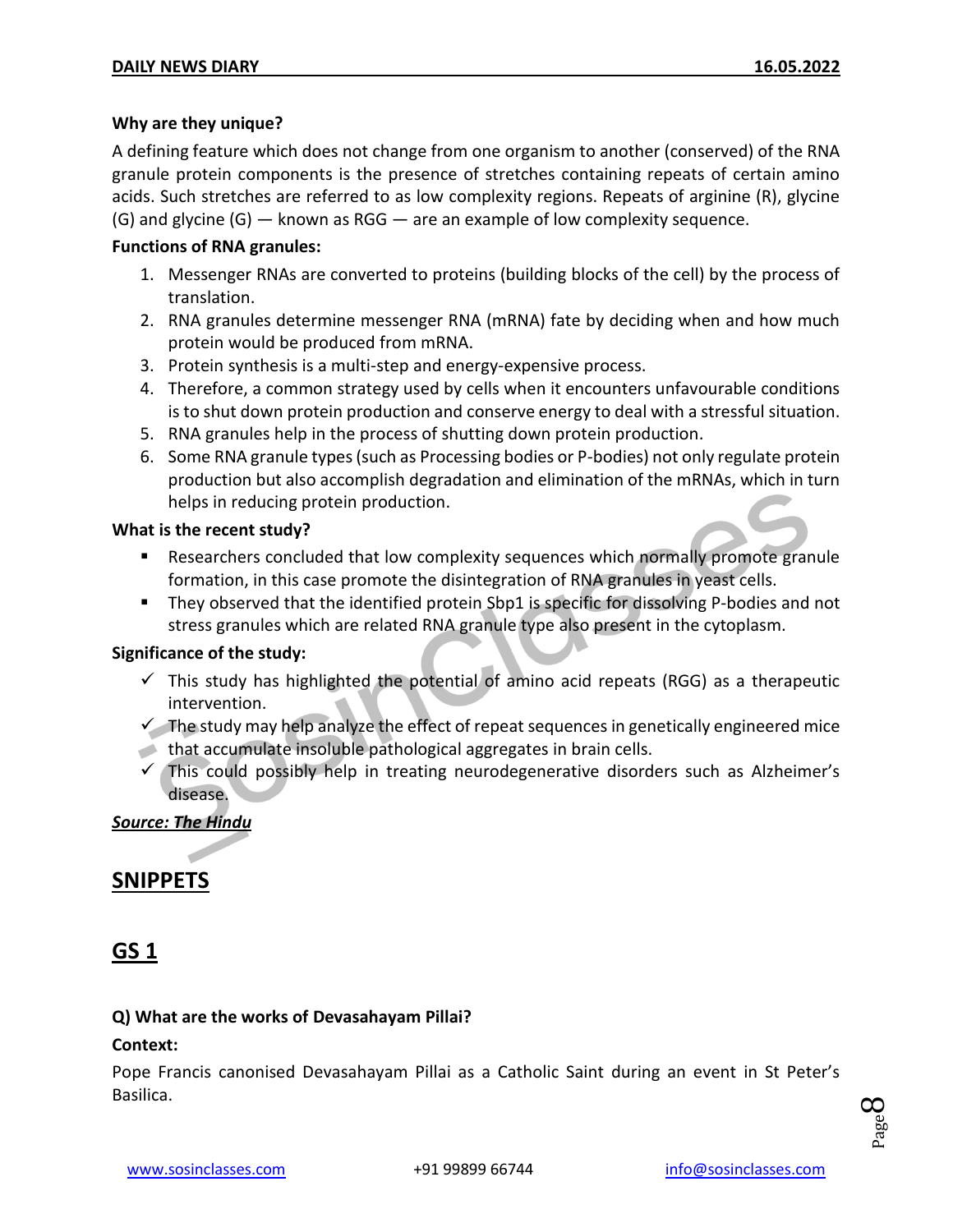#### **Devasahayam Pillai:**

Devasahayam was born on April 23, 1712 in Nattalam village in Kanyakumari district, and went on to serve in the court of Marthanda Varma of Travancore. After meeting a Dutch naval commander at the court, Devasahayam was baptised in 1745, and assumed the name 'Lazarus', meaning 'God is my help'.

#### **His works:**

- 1. While preaching, he particularly insisted on the equality of all people, despite caste differences.
- 2. His conversion did not go well with the heads of his native religion.
- 3. False charges of treason and espionage were brought against him and he was divested of his post in the royal administration.
- 4. On January 14, 1752, Devasahayam was shot dead in the Aralvaimozhy forest.
- 5. Since then, he is widely considered a martyr, and his mortal remains were interred inside what is now Saint Francis Xavier's Cathedral in Kottar, Nagercoil.

#### **Other canonized saints in India:**

- $\checkmark$  Of the eleven, Gonsalo Garcia, born in India to Portuguese parents in Mumbai in 1557, is considered to have been the first India-born saint.
- In 2008, Kerala-born Sister Alphonsa was declared as the first woman Catholic saint from<br>India.<br>In Mother Teresa had a fast track to sainthood when she was canonized in 2016.<br>Source: Indian Express<br>In the Source: Indian Ex India.
- $\checkmark$  Mother Teresa had a fast track to sainthood when she was canonized in 2016.

#### *Source: Indian Express*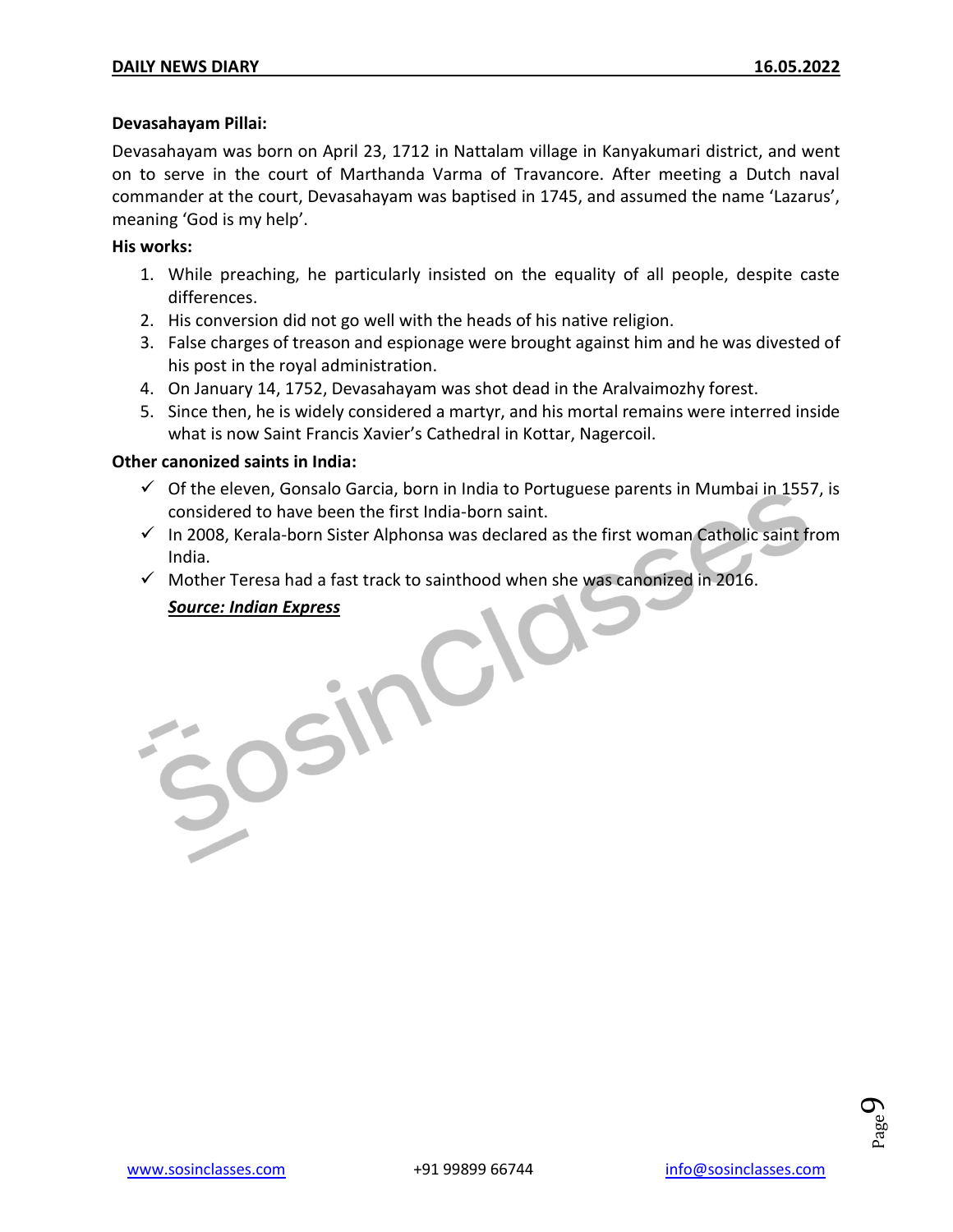**Q) The Forests of this National Park have been traditionally inhabited by the two indigenous tribes of Gonds and Baigas. This place is known for its conservation efforts with respect to the hard ground Barasingha. The above description is in respect to which of the following National Parks?** 

- a. Kanha National Park
- b. Simlipal National Park
- c. Dudhwa National Park
- d. Gorumara National Park

#### **Hey from Yesterday –**

#### **Q) Which of the following statements with regard to the National Data & Analytics Platform (NDAP) is incorrect?**

- a. Ministry of Electronics and Information Technology launched NDAP.
- b. NDAP aims to democratize access to public government data.
- c. External Affairs and Finance related data is also available on NDAP.
- d. Security and Defence data access is not provided on NDAP.

#### **Answer: a**

#### **Explanation**

- NITI Aayog has launched the NDAP for open public use.
- The platform aims to democratize access to public government data by making data accessible, interoperable, interactive, and available on a user-friendly platform.  $\mathcal{L}$ 
	- If it hosts foundational datasets from various government agencies, presents them coherently, and provides tools for analytics and visualization.
	- **NDAP** follows a use-case-based approach to ensure that the datasets hosted on the platform are tailored to the needs of data users from government, academia, journalism, civil society, and the private sector.
	- All datasets are standardized to a common schema, which makes it easy to merge datasets and do cross-sectoral analysis.

#### **Types of datasets available:**

- 1. Internal & External Affairs
- 2. Agriculture, Fisheries and Animal Husbandry
- 3. Socio-Economic development
- 4. Power & Natural Resources
- 5. Industries
- 6. Finance
- 7. Health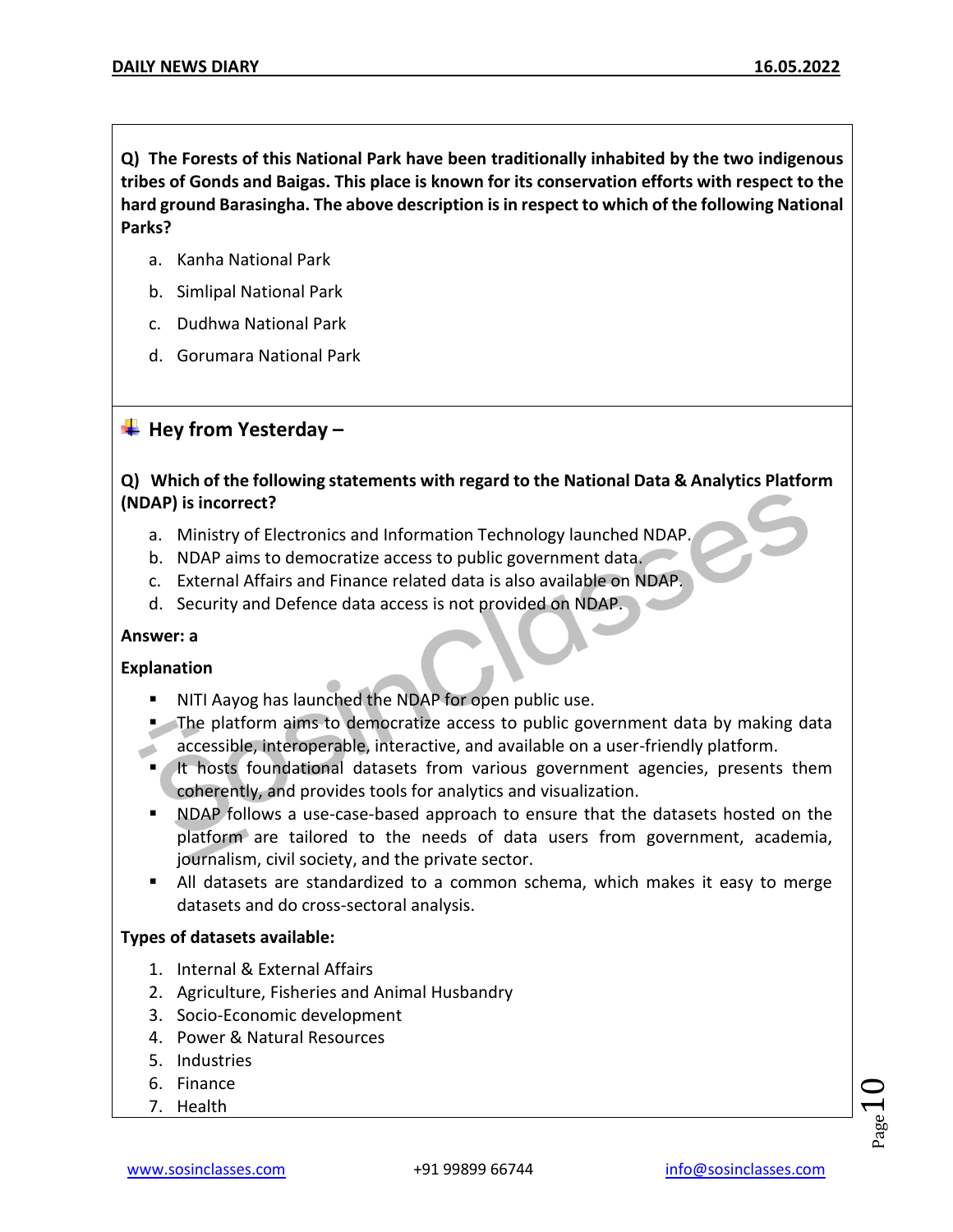- 8. Human Resources Development
- 9. Science and Technology
- 10. Consumer Affairs
- 11. Transport
- 12. Housing
- 13. Culture and Tourism
- 14. Communications

#### **Significance of such data:**

The rise of data and digital technologies are rapidly transforming economies and societies, with enormous implications for governments' daily operations. NDAP is a critical milestone – which aims to aid India's progress by promoting data-driven disclosure, decision making and ensuring the availability of data connecting till the last mile.

Page 1